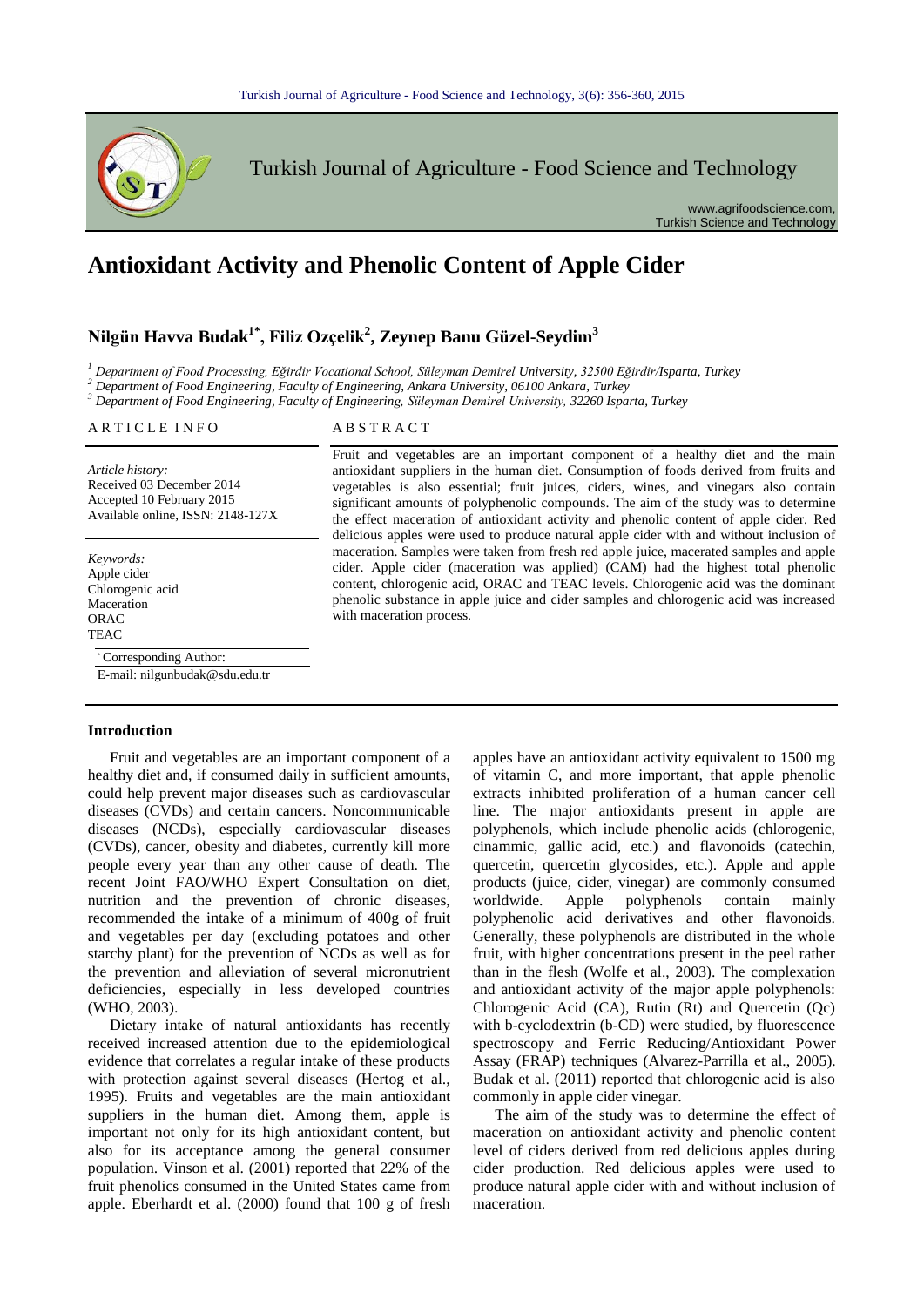# **Material and Methods**

#### *Material*

"Red Delicious" apple was harvested in Gelendost, Isparta, and appropriately transported to Fermentation Laboratory in the Süleyman Demirel University Gelendost Vocational School (Isparta, Turkey).

#### *Apple Cider Production*

"Red delicious" apples were used to make natural apple cider to determine the effects of maceration. Flow scheme of apple cider production methods are presented in Figure 1. The samples were named as apple juice (AJ), apple juice sample taken after maceration (ASM), apple juice after fermentation without maceration sample (AS), apple cider (with maceration) (CAM) and apple cider sample (without maceration) (CA).

Briefly, after red apples were broken into pieces maceration was carried out during seven days. Addition of 10% pomace was used in the maceration step to increase the polyphenolic contents. Apple cider was obtained after processing apple juice was fermented for two months.

#### *Compositional Analysis*

Total titratable acidity, density and total ash of apple juice and apple cider samples were determined according to AOAC methods (1992). Total sugar in apple juice and maceration samples were analyzed according to the Luff Schoorl methods (AOAC 1990). Water soluble solid (Brix) was measured with Abbe refractometer (Bellingham Stanley Limit 60/70 Refractometer, England). Ethanol content was determined with alcoholmeter (Dujardin-Salleron, France).

#### *Total Antioxidant Activity*

*Total phenolic content:* Total phenolic contents of the samples were determined according to Folin-Ciocalteu method using gallic acid as a standard (Singleton and Rossi, 1965; Singleton et al., 1999). After addition of Folin-Ciocalteu reagent to the sample solution it was allowed to react for 6 min. Reaction was stopped with using 1.50 mL of 20% sodium carbonate. The extracts were oxidized with Folin-Ciocalteu reagent, and the reaction was neutralized with sodium carbonate. The absorbance of the resulting blue colour was developed in 120 min in a dark place, and the absorbance was determined at 760 nm using a spectrophotometer (Shimadzu Scientific Instruments, Inc., Tokyo, Japan). The measurement was calculated using a standard curve of gallic acid and expressed as milligrams of gallic acid equivalents (GAE)  $L^{-1}$ .

*2,2'-azinobis (3-ethlybenzthiazoline)-6-sulfonic acid (ABTS) Assay:* 2,2'-azinobis (3-ethlybenzthiazolin-6 sulfonic acid) diammonium salt (ABTS<sup>+</sup>) radical cation was prepared by reacting 7 mM ABTS stock solution with 2.45 mM potassium persulfate (Re et al., 1999).  $ABTS^+$ inhibition against Trolox (6-hydroxy-2, 5, 7, 8 tetramethylchroman-2-carboxylic acid) was spectrophotometrically measured (Seeram et al., 2005).



**Figure 1** Flow chart of apple cider (maceration was applied and was not applied)

The concentration of the resulting blue-green ABTS radical solution was adjusted to an absorbance of  $0.700 \pm$ 0.020 at 734 nm in a spectrophotometer (Shimadzu Scientific Instruments, Inc., Tokyo, Japan). TEAC values of samples were calculated from the Trolox standard curve and expressed as Trolox equivalents (in μmol/ml of sample).

*Oxygen Radical Absorbance Capacity (ORAC) Assay:* All samples were analysis using the Oxygen Radical Absorbance Capacity (ORAC) (Wu et al., *2008*). The samples were appropriately diluted with phosphate buffer (pH 7.4) for ORAC analysis. An aliquot  $(25 \mu L)$  of the diluted sample, blank (phosphate buffer) or Trolox calibration solutions were added to a black, clear-bottom triplicate well in 96 well bottom reading microplate. After the addition of 150  $\mu$ M flourescein stock solution (0,004)  $\mu$ M) to each well the microplate was incubated at 37 °C for 30 min. Then, 25  $\mu$ L 2, 2'-Azobis (2-amidinopropane)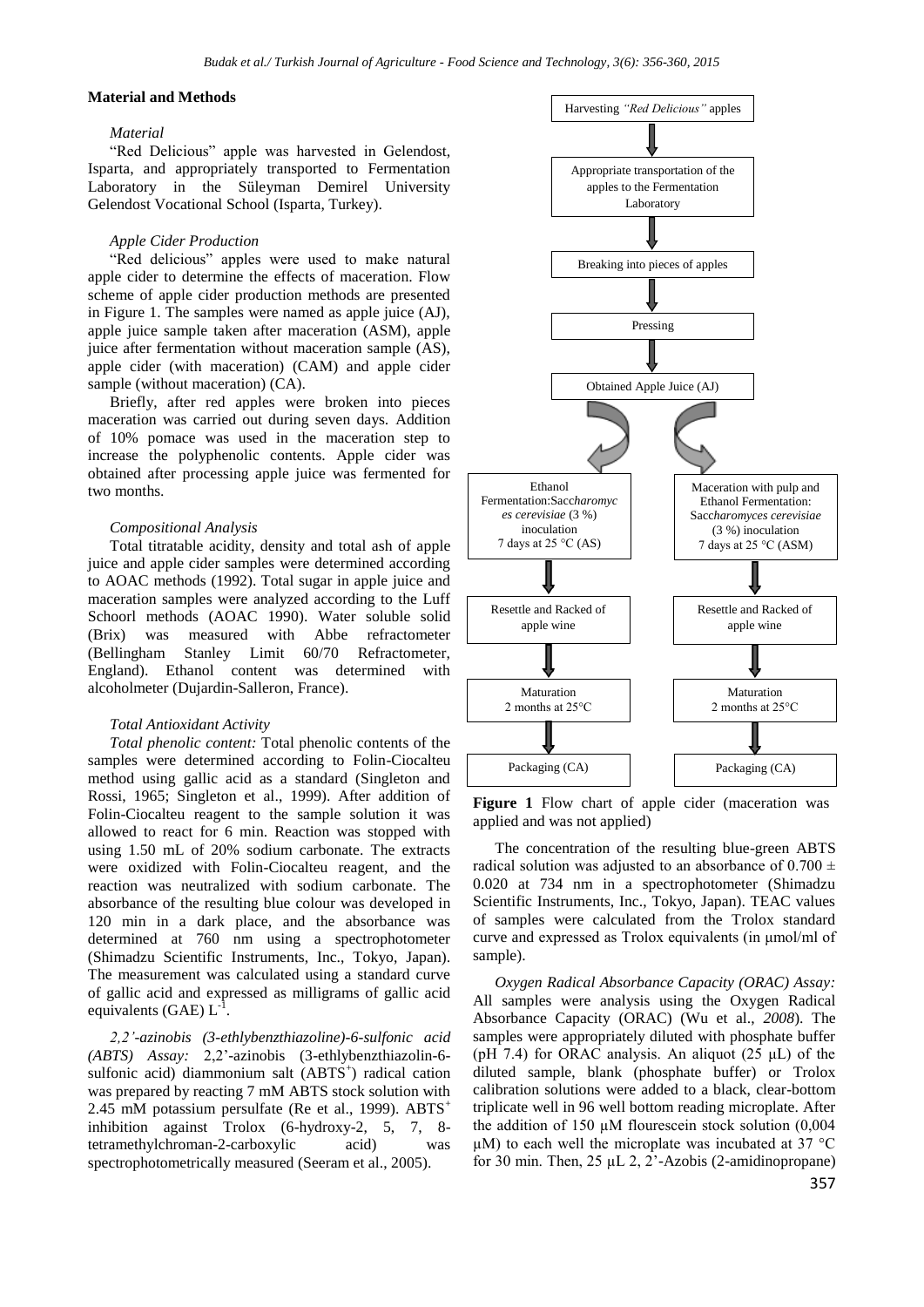dihydrochloride (AAPH) solution (153 mM) was added to start the reaction. The microplate reader was programmed to record the fluorescence reading with an excitationemission wavelength of 485 – 520 nm using software Gen 5<sup>TM</sup>. Antioxidant activity was kinetically measured with Biotek Synergy™ HT Multi-Detection Microplate Reader (Winooski, Vermont, USA).

*Quantification of Phenolics by High Performance Liquid Chromatography:* Phenolic compounds were evaluated by reversed-phase high performance liquid chromatography (RP-HPLC, Shimadzu Scientific Instruments, Kyoto, Japan). Phenolic compositions of the extracts were determined by a modified method of Schulz et al. (2001). Detection and quantification were carried out with a LC-10ADvp pump, SIL-10ADvp auto sampler, a Diode Array Detector, a CTO-10Avp column heater, SCL-10Avp system controller and DGU-14A degasser (Shimadzu Scientific Instruments, Kyoto, Japan). Separations were conducted at 30 ºC on Agilent® Eclipse XDB C-18 reversed-phase column (250 mm x 4.6 mm length, 5 µm particle size). The mobile phases were A:3.0% acetic acid in distilled water and B: methanol. Flow rate was 0.8 mL/min. Gallic acid, catechin, caffeic acid, chlorogenic acid, p-coumaric acid, ferulic acid, rutin, resveratrol and syringic acid were used as standard. Identification and quantitative analysis were done by comparison with standards.

# *Statistics*

All data were reported as the mean and standard error. Results analyzed by using SPSS for Windows (version 17.0, SPSS Inc.). Apple cider production was repeated three times. Values represent means of triplicate repetition with parallels. The significance was established at P<0.05.

# **Results and Discussion**

# *Composition analysis*

Total titratable acidity, density, Brix, total ash total sugar and alcohol in apple juices and apple cider samples are reported in Table 1. Total titratable acidity was increased during ethanol fermentation. Especially, total titratable acidity in the sample taken from maceration was significantly higher than the sample that maceration was not applied (P<0.05). Total titratable acidity values in Cashew juice and *Golden Delicious* fresh apple juice samples were 2.4 g/L and 2.88 g MA/L, respectively (Mohanty et al., 2006; Suárez-Jacobo et al., 2011). Density of the samples varied between 0.9987 -1.0517  $g/cm<sup>3</sup>$ . Density and Brix values were significantly decreased during alcohol fermentation due to the conversion of sugar to ethanol  $(P<0.05)$ . Budak and Güzel-Seydim (2010) explained that total solids and Brix of samples significantly decreased after maceration due to pressing, resettling and racking during grape wine production. Brix of Cashew apple wine was found to be 2.0% (Mohanty et al., 2006). In our study, brix of the apple cider sample was 3.83%. Alcohol contents of apple cider samples were between 5.40-6.10 %. The total sugar contents were 144.24, 85.77, 95.56 g/L in AS, ASM and

AS, respectively. Total sugar content also decreased due to the ethanol fermentation by *Saccharomyces cerevisae* (Budak and Güzel-Seydim, 2010).

# *Total Antioxidant Activity*

Total phenolic content, TEAC and ORAC results express the total antioxidant activity in the samples. Total phenolic content (mg/L), TEAC (mmol/L) and ORAC(μmol/mL) values of samples are presented in Figures 2 and 3, respectively. AJ sample had the lowest total phenolic content whereas CAM sample had the highest total phenolic content among the samples (P<0.05). Seeram et al. (2008) reported that TEAC and ORAC value of apple juice samples ranged between 2.5- 6.2 μmol of TE/mL and 2.7-4.3 μmol/mL, respectively. Total phenolic contents of AS and CAM samples were 459.31 mg/L and 1026.74 mg/L, respectively (Figure 3). Lachman et al. (2006) determined that total phenolic content of apple juice samples obtained from different varieties were between 760.03- 1343 mg/L. In our study, total phenolic content of ASM and AS samples were 777.83 and 733.61 mg/L. Contents of TEAC, ORAC and total phenolic content in CAM sample was the highest in all samples. TEAC and ORAC values of CAM sample were 13.27 mmol/L and 9.84 µmol TE/mL, respectively. ORAC values of apple cider samples were the highest in all samples. Especially, ORAC values of CAM sample was the highest in all samples (Figure 3). Antioxidant activities of macerated juice samples and ciders were higher than the samples that maceration was not applied.

# *Phenolic Substances*

Gallic acid, catechin, epicatechin, caffeic acid, chlorogenic acid, and p-coumaric acid were detected in apple juice and apple cider samples (Table 2). Contents of catechin, epicatechin, and chlorogenic acid were identified in all samples. Gallic acid only was detected in apple juice sample. The content of catechin in CAM sample was significantly higher than CA sample (P<0.05). The amount of epicatechin was 4.63 mg/L in CAM sample while CA sample contained 3.33 mg/L (P<0.05). Chlorogenic acid was the dominant phenolic substance in apple juice samples; especially, ASM and CAM samples had the highest content of chlorogenic acid (P<0.05). Chlorogenic acid significantly increased with maceration. p-Coumaric acid contents of apple cider samples ranged between 0.03 and 0.04 mg/L. Alvarez-Parilla et al. (2005) reported that chlorogenic acid is one of the important apple polyphenols. Chlorogenic acid, catechin, epicatechin, caffeic acid were high concentrations in apple cider that maceration was applied. Therefore, maceration process was important for the concentrations of the polyphenolic compounds. Polyphenolic content (chlorogenic acid, catechin, epicatechin and caffeic acid) of CAM sample had the highest values similar to antioxidant activity of CAM sample (total phenolic content, TEAC and ORAC contents). It has been reported that wine vinegars show an antioxidant capacity that is correlated with their polyphenolic content (Dávalos et al., 2005). In this study, phenolic substances were increased by fermentation.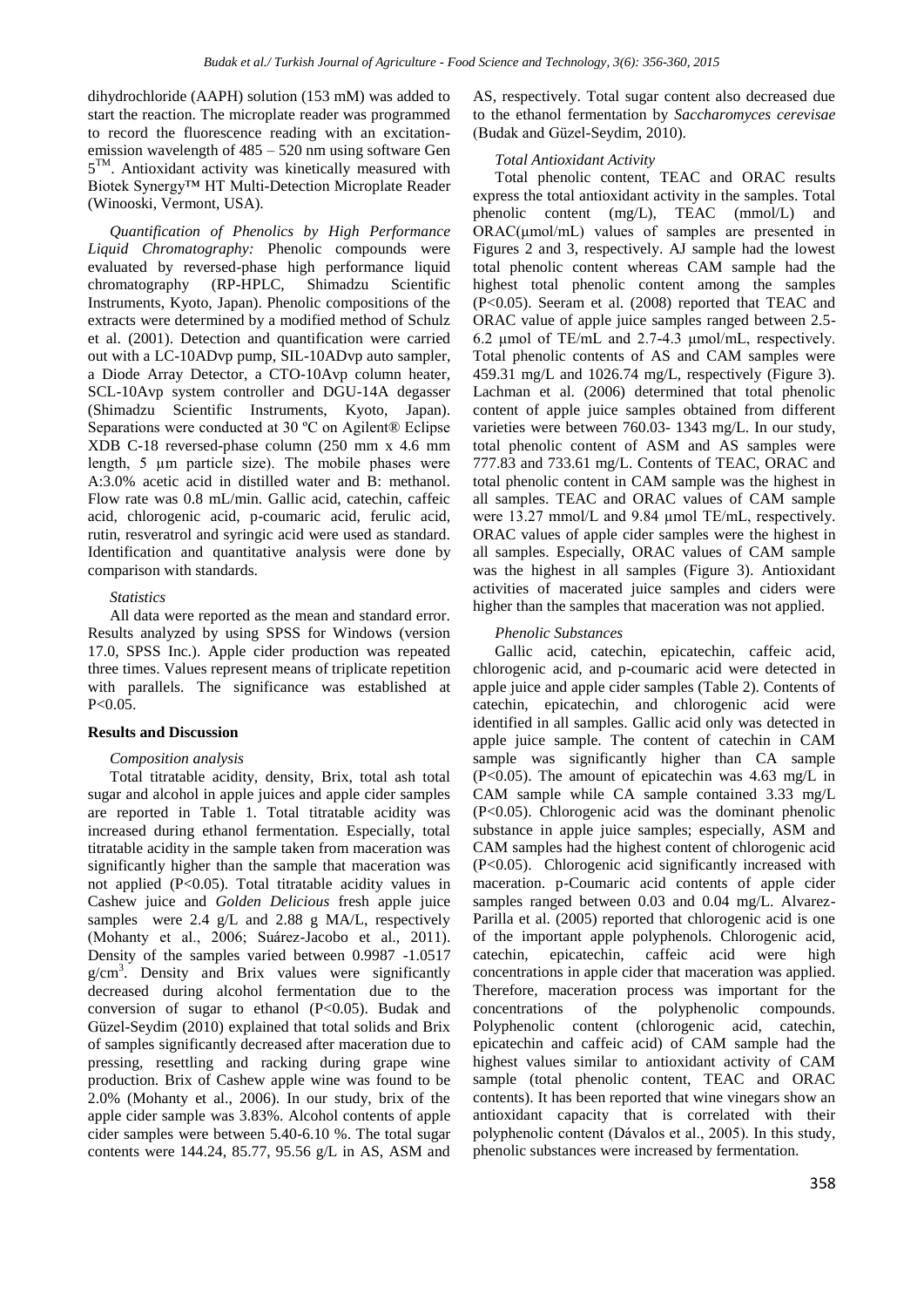Table1 Composition Analysis of Samples

| Samples          | TTA Total                   | Density $(g/cm^3)$        | Brix $(\%)$                   | Total sugar $(g/L)$           | Total Ash $(g/L)$         | Ethanol $(v/v)$              |
|------------------|-----------------------------|---------------------------|-------------------------------|-------------------------------|---------------------------|------------------------------|
| AI2              | $19 \pm 0.04$ <sup>a</sup>  | $1.0517\pm0.00^a$         | 11.67 $\pm$ 1.42 <sup>a</sup> | 144 $24\pm1$ 11 <sup>a</sup>  | $1.9 \pm 0.01^{\text{a}}$ |                              |
| ASM <sup>3</sup> | $2.3 \pm 0.03^{\text{a}}$   | $0.9999\pm0.00^{6}$       | 4.58 $\pm$ 0.71 <sup>b</sup>  | $85.77 \pm 3.26^b$            | $1.7 \pm 0.02^{\text{a}}$ | 3 10 $\pm$ 0 14 <sup>b</sup> |
| $AS^4$           | 3.7 $\pm$ 0.06 <sup>c</sup> | $1.0014 \pm 0.00^{\circ}$ | 5 33 $\pm$ 0 34 <sup>b</sup>  | 95 56 $\pm$ 0 41 <sup>b</sup> | $1.7 \pm 0.00^b$          | $2.90\pm0.12^{b}$            |
| CAM <sup>5</sup> | $2.3 \pm 0.03^{\circ}$      | $0.9987\pm0.00^{\circ}$   | $3.83 \pm 0.83^b$             |                               | $1.9 \pm 0.01^{\text{a}}$ | $6.10\pm0.15^{\text{a}}$     |
| CA <sup>6</sup>  | 3.5 $\pm$ 0.04 <sup>c</sup> | $0.9987 \pm 0.00^{\circ}$ | $3.83\pm0.13^{b}$             |                               | $1.8 \pm 0.01^b$          | 5.40 $\pm$ 0.11 <sup>b</sup> |

<sup>1</sup>TTA: Total Titratable Acidity (g/L), <sup>2</sup>AJ: Apple juice, <sup>3</sup>ASM: Apple juice taken after maceration, <sup>4</sup>AS: Apple juice without maceration sample,  ${}^5$ CAM: Apple cider (maceration was applied),  ${}^6$ CA: Apple cider sample (maceration was not applied)

| Samples          | Gallic acid       | Catechin                     | Epicatechin                  | Caffeic acid               | Chlorogenic acid              | p-Coumaric acid          |
|------------------|-------------------|------------------------------|------------------------------|----------------------------|-------------------------------|--------------------------|
|                  | (mg/L)            | (mg/L)                       | (mg/L)                       | (mg/L)                     | (mg/L)                        | (mg/L)                   |
| AJ'              | $0.43 \pm 0.06^b$ | $0.50 \pm 0.00$ <sup>c</sup> | $1.60 \pm 0.10^{bc}$         |                            | $12.26 \pm 3.37$ °            | $\overline{\phantom{a}}$ |
| ASM <sup>2</sup> |                   | $1.47 \pm 0.29^{\rm b}$      | $3.50 \pm 0.78$ <sup>a</sup> | $0.46 \pm 0.24^{ab}$       | $18.53 \pm 4.06^a$            |                          |
| $AS^3$           |                   | $1.56 \pm 0.13^b$            | $4.13 \pm 0.36^a$            |                            | $17.86 \pm 0.60^{\mathrm{b}}$ | $0.05 \pm 0.01^b$        |
| CAM <sup>4</sup> |                   | $2.13 \pm 0.28$ <sup>a</sup> | $4.63 \pm 1.20^a$            | $0.96 \pm 0.08^{\text{a}}$ | $24.13 \pm 3.46^a$            | $0.03 \pm 0.01^b$        |
| $CA^5$           |                   | $1.46 \pm 0.23^{\rm b}$      | $3.33 \pm 0.23^{ab}$         | $0.75 \pm 0.05^{\text{a}}$ | $16.50 \pm 2.27^b$            | $0.04 \pm 0.00^{\circ}$  |

<sup>1</sup>AJ: Apple juice, <sup>2</sup>ASM: Apple juice taken after maceration, <sup>3</sup>AS: Apple juice without maceration sample, <sup>4</sup>CAM: Apple cider (maceration was applied), <sup>5</sup>CA: Apple cider sample (maceration was not applied)



Figure 2 Total Phenolic Content of Apple Juices and Cider Samples AJ: Apple juice, ASM: Apple juice taken after maceration, AS: Apple juice without maceration sample, CAM: Apple cider (maceration was applied) , CA:Apple cider sample (maceration was not applied)



Figure 3 Antioxidant activity of samples by ABTS (TEAC) assay and ORAC assay AJ: Apple juice, ASM: Apple juice taken after maceration, AS: Apple juice without maceration sample, CAM: Apple cider (maceration was applied) , CA: Apple cider sample (maceration was not applied)

# **Conclusion**

This is the first report confirming that maceration had positive effects on bioactive components of apple cider. Results of this study showed that polyphenolic compounds and antioxidant activity significantly increased in maceration process. Antioxidant activity of apple cider (maceration included) sample was higher than that of apple cider sample (maceration was not applied). Chlorogenic acid was the dominant phenolic substance in apple juice samples while chlorogenic acid increased during maceration. Chlorogenic acid, catechin, epicatechin, caffeic acid contents of macerated apple cider were in high concentrations. Therefore, inclusion of maceration in process would be important for concentration of bioactive compounds.

#### **References**

- Alvarez-Parrilla E, Rosa LDL, Torresrivas F, Rodrigo-Garcia J, Gonzalez'Lez-Aguilar GA. 2005. Complexation of Apple Antioxidants: Chlorogenic Acid, Quercetin and Rutin by b-Cyclodextrin (b-CD). J Incl Phenom Macro 53:121–129.
- AOAC. 1990. Association of Official Analytical Chemists. Official Methods of Analysis, 13th edition. Washington DC.
- AOAC. 1992. Association of Official Analytical Chemists. Official Methods of Analysis, 15th edition. Washington DC.
- Budak HN, Güzel-Seydim Z. 2010. Antioxidant activity and phenolic content of wine vinegars produced by two different techniques. J Sci Food Agric, 90: 2021–2026.
- Caponia F, Alloggio V, Gomes T. 1999. Phenolic compounds of virgin olive oil: influence of paste preparation techniques. Food Chem 63: 203-209.
- Eberhardt MV, Lee CY, Liu RH. 2000. Antioxidant activity of fresh apples. Nature. 405: 903-4.